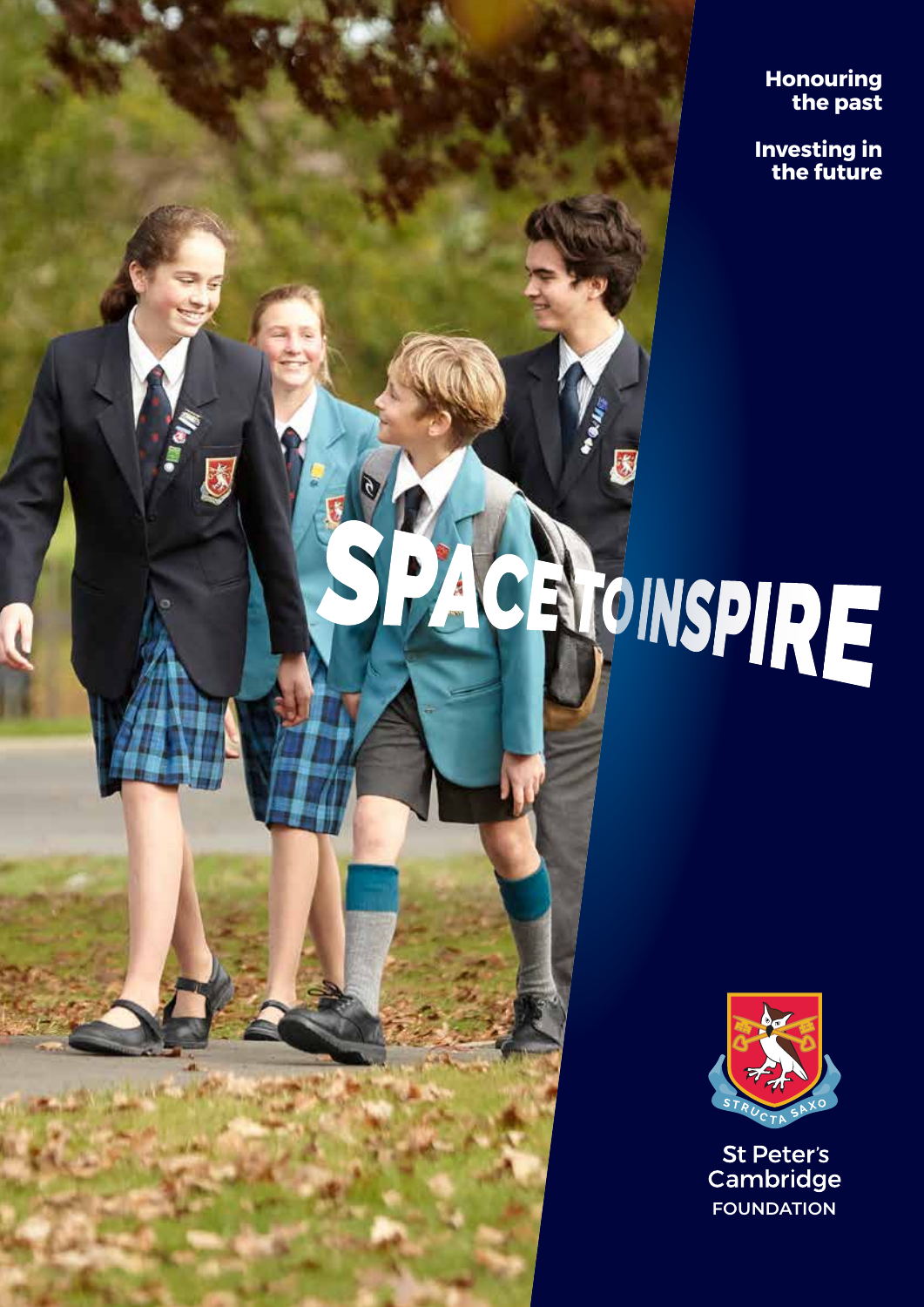## **Welcome...**

## **Continuing the St Peter's tradition**

St Peter's School was founded by the forwardthinking Arthur Francis Broadhurst in 1936, and we continue to write our history every day.

Broadhurst's vision was to establish a preparatory school for boys in a unique environment – an environment which he found in the rural surroundings of Cambridge, New Zealand.

Since the school's beginnings with 36 boy boarders in 1936, St Peter's has grown to a roll of nearly 1,200 day and boarding students, boys and girls, in Years 7 to 13.

**The expansion of both the school roll and our extensive facilities has been made possible by the on-going generosity of parents, alumni and supporters of the school.** 



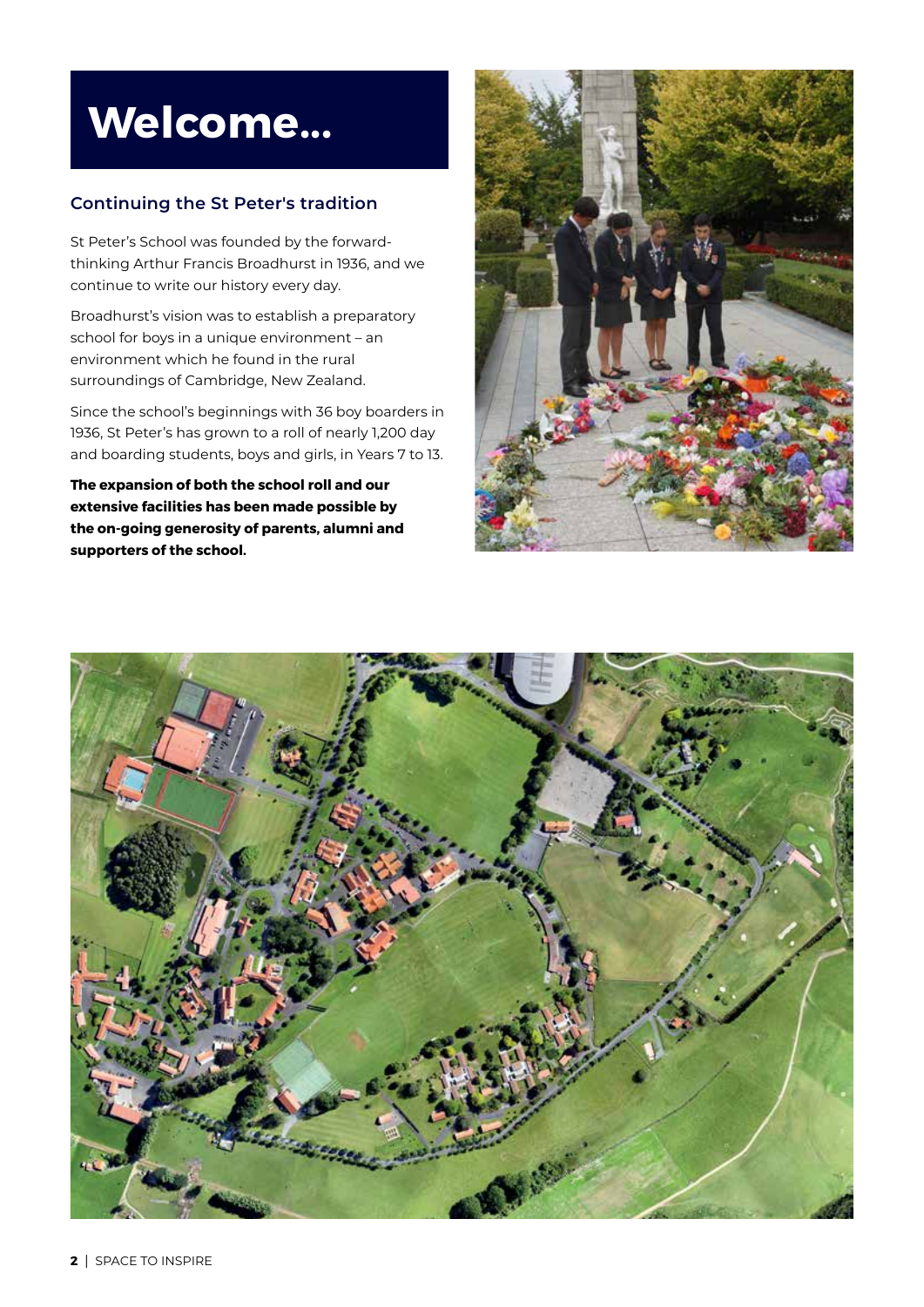

#### **Chairman's Message**

Back in 2000 the St Peter's School Trust Board had the foresight to form a school foundation and invited me and interested supporters to assist. The Foundation was established to create a capital sum that could assist to ensure St Peter's would always have the ability to remain an independent school.

Over the years we have built a sizeable capital sum and, as our aims state, assisted the school with the income it produces. We have also been involved in raising funds for capital projects like the new swimming pool.

The reason I agreed to come on to the Foundation, and have remained on it since, is that I believe the

school offers outstanding opportunities for the allround education of those who attend. The school was founded in 1936 thanks to the generosity of Arthur Broadhurst and continued to grow because of the generosity of those who have followed. The Foundation is a way for anyone who is able to donate to help ensure that growth and tradition remain. I would urge you to consider joining and assisting us.

> Chris Saville **Chairperson**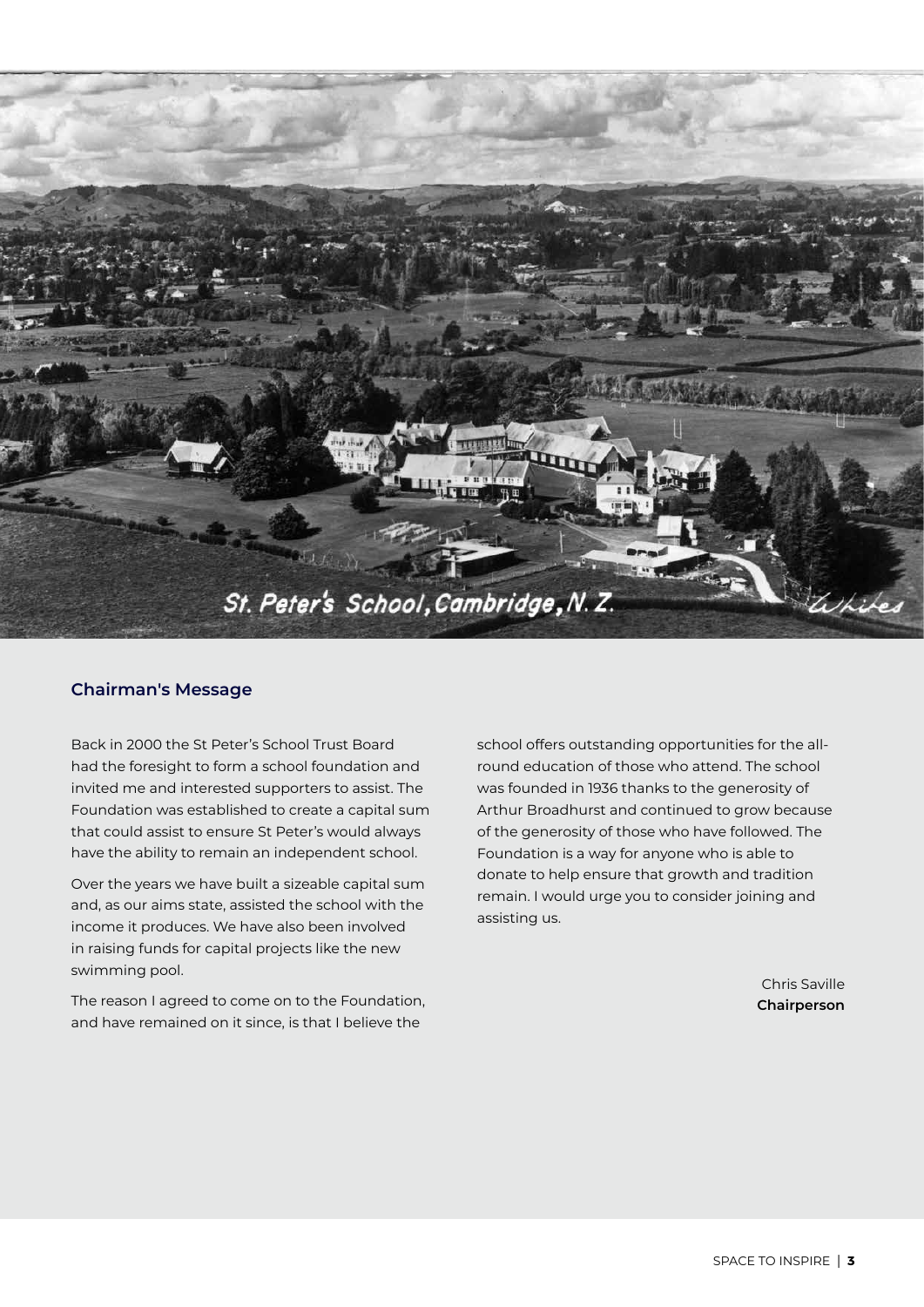## What makes **St Peter's so special**

.

## **At St Peter's we 'grow great people' in our unique environment**

- A culture of excellence and positive attitude characterises our school with celebration of success.
- Our co-educational school reflects a warm, welcome, safe, family home.
- Our offering of unparalleled opportunities, giving each student the chance to explore their unique interests, talents and passions.
- A strong sense of place and community, based on our Anglican foundation, provides the values for a thriving, happy place of learning in body, mind and spirit.
- Developing well-rounded, confident achievers who are contributing as global citizens.
- Our alumni network throughout the world, leading in sport, public service, business, farming, arts and culture, science, medicine, banking, law, finance and tertiary education.
- From beginners to the highest level, we thrive in our world class facilities.
- As a school community we are committed to a sustainable future for our inspiring campus and independent school.
- We build on our fine traditions with innovation and the skills to prosper

**At St Peter's we have space to think.**

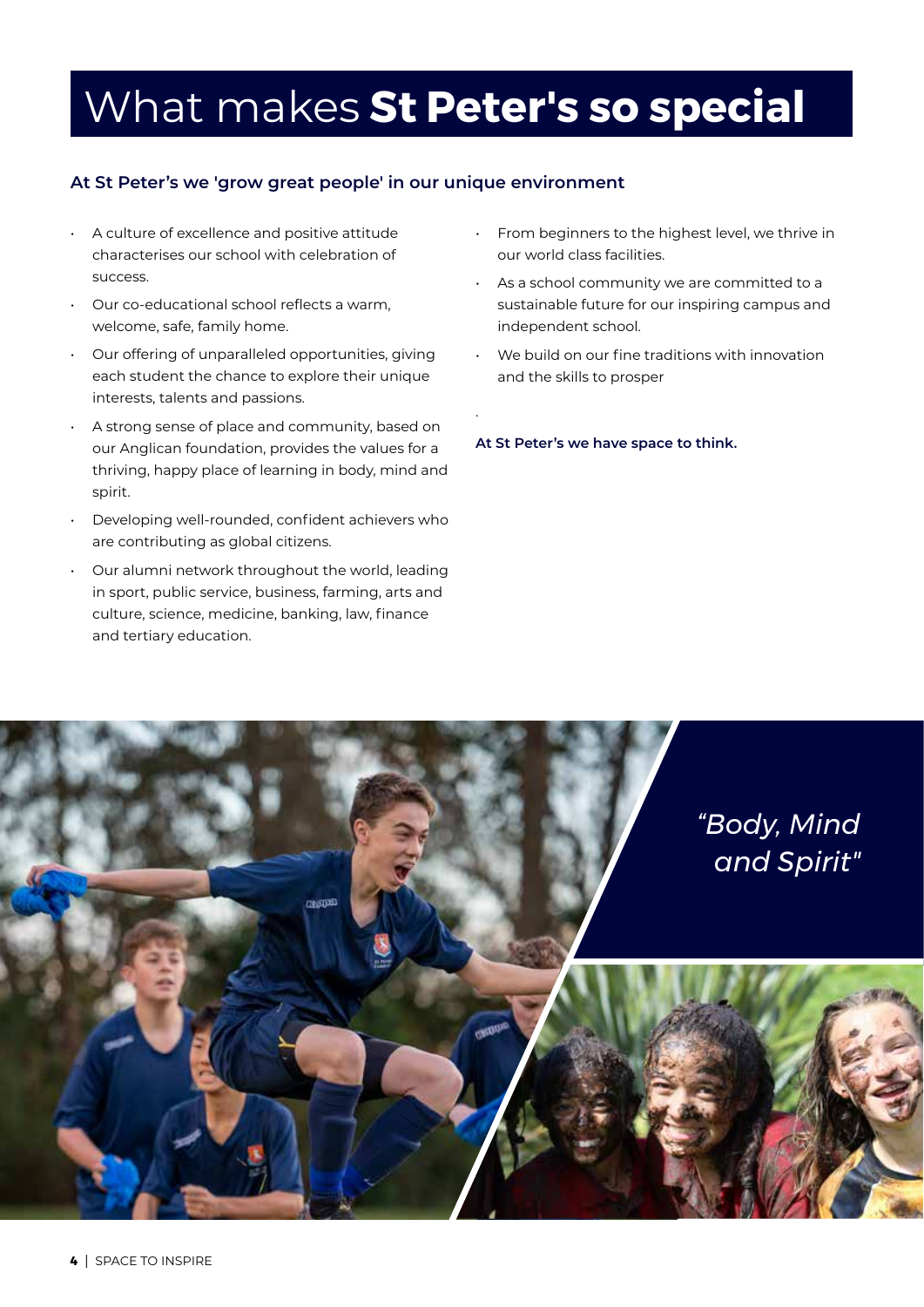# The **Foundation**

**The St Peter's School Foundation was established in 2000 and is a Registered Charitable Trust with the aim of providing opportunities for people to support St Peter's through donations, sponsorships, bequests and other forms of planned gifts. As a charitable trust, donations to the Foundation qualify for a charitable gift taxation rebate.**

**The Foundation exists as a separate entity with its own board and with its own chairman, but is subject to the over-riding veto of the Trust Board of St Peter's School.**

## **The Foundation's objectives**

The Foundation exists to ensure that St Peter's will always remain an independent school to support and enhance the advancement of education at St Peter's.

The Foundation aims to further develop and strengthen the school's position as an educational leader and enhance the school's programmes and facilities in the academic, arts, cultural and sporting fields.



In order to achieve these objectives, the Foundation may allocate funds to:

- The employment of teachers and other staff.
- Educational research projects, scholarships, bursaries, endowments, educational allowances and visits from academic specialists.
- The acquisition by the school of educational resources and equipment of all kinds.
- The development of new teaching methods and the cultural environment of the school.
- Land or facilities.
- The acquisition, construction or maintenance of buildings used or to be used by the school.
- Building a capital fund to future-proof St Peter's continued independence.



*Vallentine Prep Block was built as a result of a generous bequest from Mr Richard Vallentine, Broadhurst Old Boy.*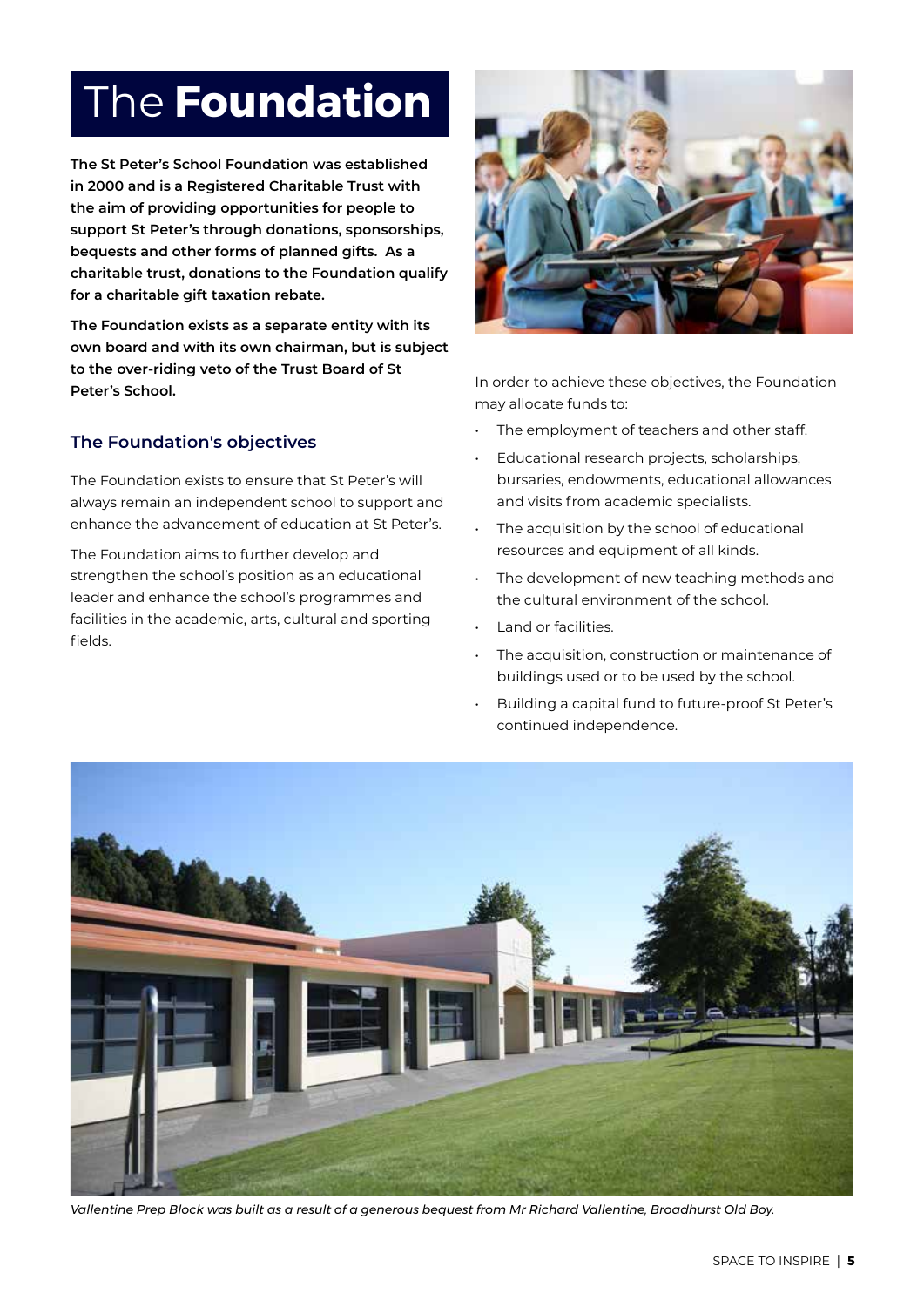# **Investing** in our future

### **Since its inception in 2000, the Foundation has contributed to a wide range of projects and initiatives.**

These include:

- Brock Pool
- Robb Sports Centre
- Scholarships for students in academics, music and other extra-curricular activities
- Junior Block
- Golf Academy
- Teacher and staff development grants
- Hockey turf
- New Library and English Block
- The Vallentine scholarships for new entrants to Years 7 and 8
- Perry Pool

The Foundation is committed to extending its scholarships programme, and this remains a high priority for the Advancement Office.





## **Join the tradition**

A donation of any size will help the St Peter's Foundation achieve its goal of 'honouring the past by investing in the future'. There is a wide range of opportunities to support the Foundation, including donations and bequests. Gifts may be allocated to a specific fund or purpose and may be made in one payment or over a number of years.

## **Types of giving**

The broad spectrum of ways to contribute to the Foundation can allow for long-term giving, meaning that as your donation grows, so does your membership level.

| Friends of St Peter's \$25-\$500 per year |  |
|-------------------------------------------|--|
|                                           |  |
|                                           |  |

The St Peter's Foundation is a charitable trust and, as such, donations qualify for 33% tax rebates as per the current tax legislation.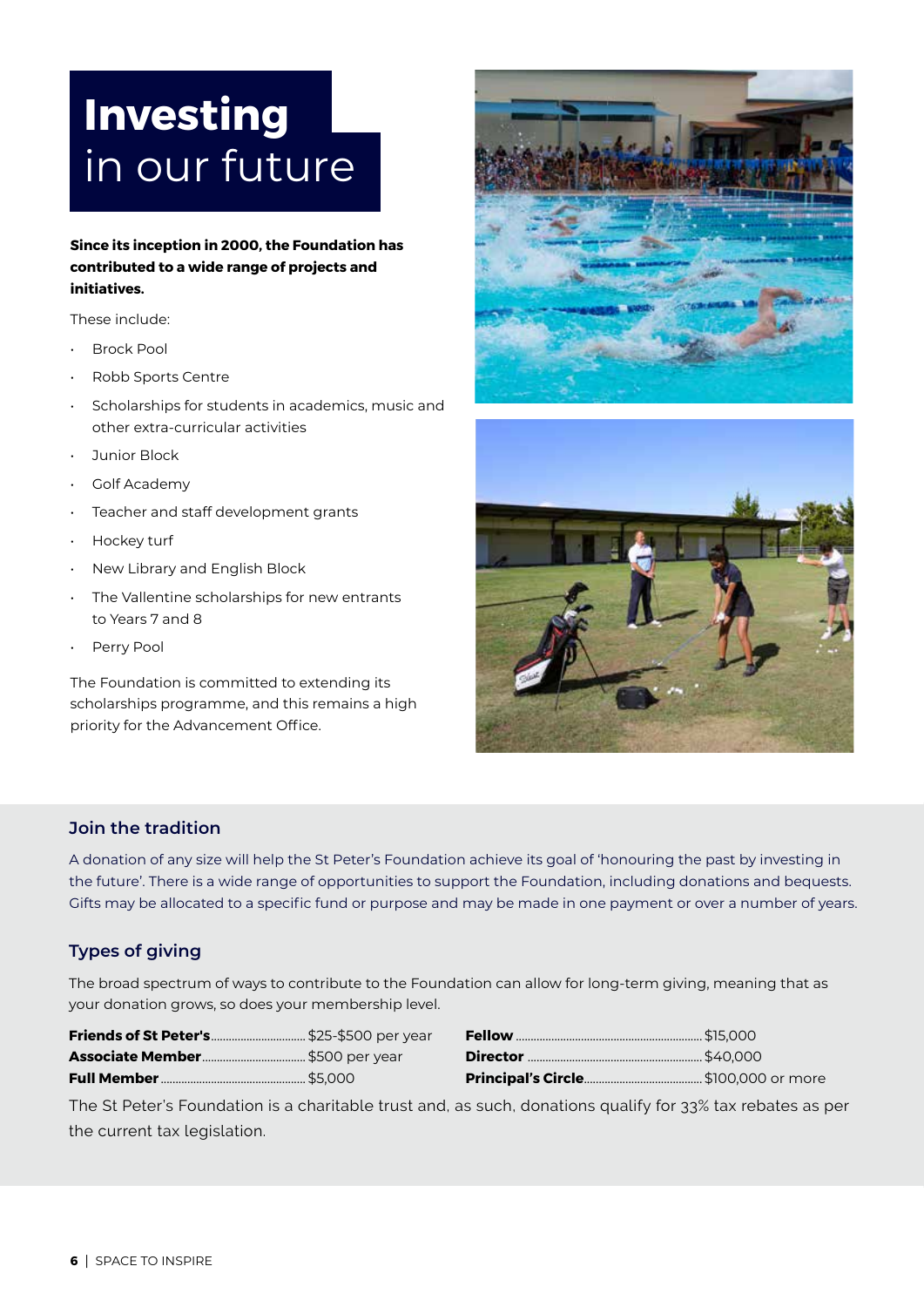# Join the **Foundation**

## **Bequests**

The school is delighted to receive bequests. If you require relevant wording for insertion in legal documents please contact us. Contributions by way of bequest or pledge will qualify for the above membership levels upon receipt of donation.

## **Making it easy**

Remember that as a supporter you can spread your donations throughout the year in instalments that suit you. All you have to do is contact the School Foundation via the St Peter's advancement office by e-mailing foundation@stpeters.school.nz or calling 07 827 9684 and we can help make this happen.



## **Join the Foundation**

| <b>PERSONAL DETAILS</b>                                                                                                                                                                                                                                        |  |  |
|----------------------------------------------------------------------------------------------------------------------------------------------------------------------------------------------------------------------------------------------------------------|--|--|
|                                                                                                                                                                                                                                                                |  |  |
|                                                                                                                                                                                                                                                                |  |  |
|                                                                                                                                                                                                                                                                |  |  |
| <b>TYPE OF MEMBERSHIP</b><br>Friends of St Peter's (\$25 or more per year) $\Box$ Associate Member (\$500+)<br>  Full Member (\$5,000+)<br>Please contact St Peter's if you are interested in becoming a Fellow, Director or member of the Principal's Circle. |  |  |
| <b>PAYMENT OPTIONS</b><br>Internet banking: St Peter's School, Westpac, Cambridge Branch 03 1568 0452055 000<br>1.<br>Payment reference: Name<br>Foundation                                                                                                    |  |  |
| 2.                                                                                                                                                                                                                                                             |  |  |
| 3.                                                                                                                                                                                                                                                             |  |  |
| $\Box$ VISA<br>MasterCard<br><b>American Express</b><br>Card number                                                                                                                                                                                            |  |  |
|                                                                                                                                                                                                                                                                |  |  |
| <b>I WOULD LIKE MY GIFT TO SUPPORT</b><br>Academics/scholarships<br>  The Endowment Fund                                                                                                                                                                       |  |  |
| For enquiries regarding the St Peter's Foundation, e-mail foundation@stpeters.school.nz or call 07 827 9684.                                                                                                                                                   |  |  |